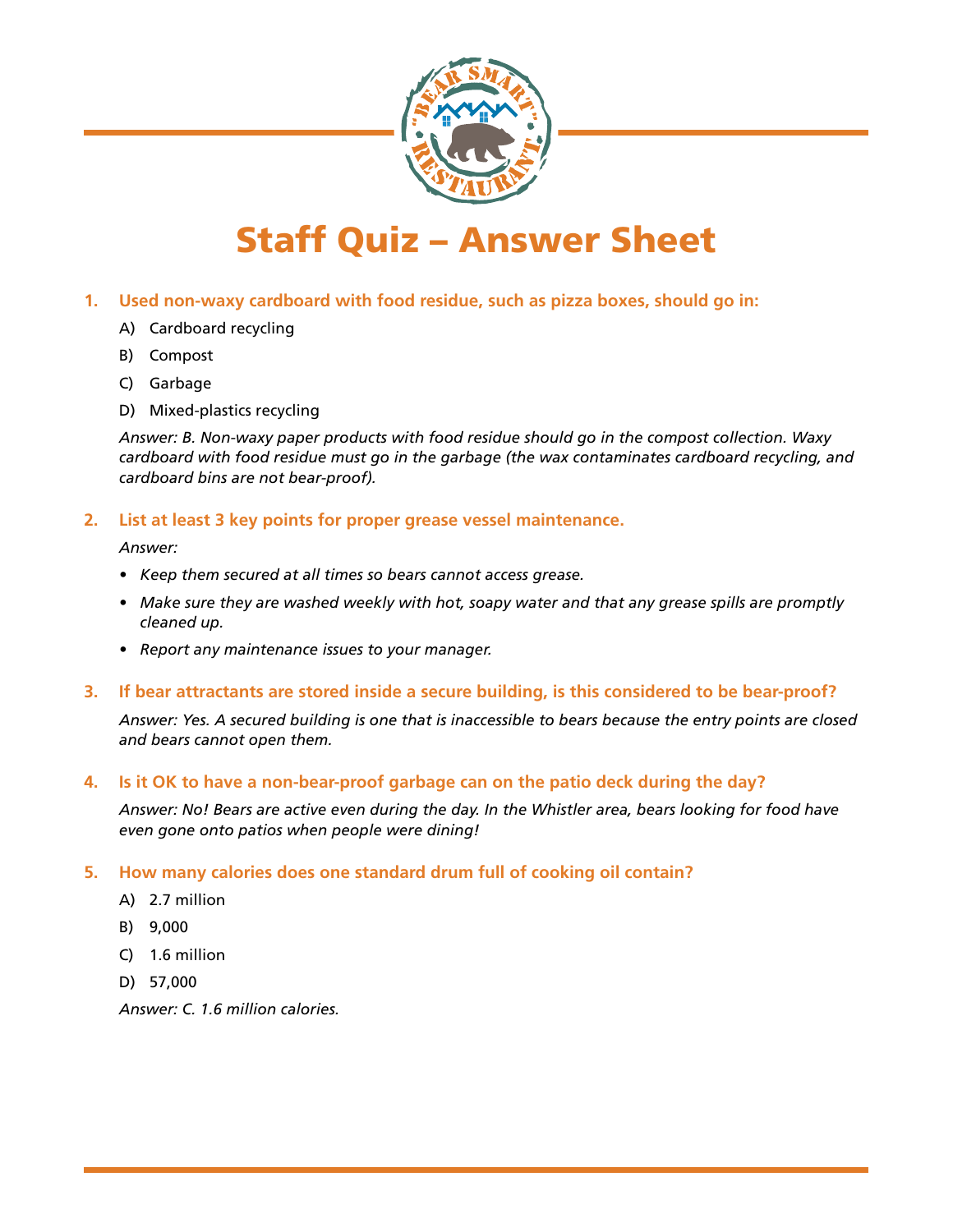# **6. List 5 bear attractants commonly found within a secured loading bay.**

*Answer:* 

- *• Used fryer oil*
- *• Empty food/beverage/alcohol containers*
- *• Recycling such as plastics, tin, glass, and food-contaminated cardboard*
- *• Compost*
- *• Garbage*
- *• Food delivery items*

#### **7. A bear's sense of smell is:**

- A) 18 times more sensitive than a human's
- B) 2,100 times more sensitive than a human's
- C) 8,000 times more sensitive than a human's
- D) 120 times more sensitive than a human's

*Answer: B. 2,100 times.*

#### **8. On average, how many bears are killed each year due to conflict with humans in Whistler?**

- A) 29
- B) 3
- C) 9
- D) 17

*Answer: C. 9 bears a year.*

**9. True or false? It is OK to leave back-of-house access doors and windows open during the day because bears are less active during daylight. (Explain your answer.)**

Answer: False. Bears are most active at night but are also active during the day, especially in the fall *when they are feeding up to 20 hours a day.* 

## **10. True or false? It is OK to leave bus bins outside during the day with dirty dishes and food scraps in them until they are full and brought inside. (Explain your answer.)**

*Answer: False. Food scraps from plates and dirty dishes attract bears and should be cleared directly from the table to inside the restaurant.* 

## **11. If a bear enters a building with people inside, he or she is:**

- A) Relocated
- B) Killed
- C) Shooed out of the area
- D) Put in a zoo

*Answer: B. Under Conservation Officer Service policy, a bear that enters an occupied building is killed due to public safety concerns.*